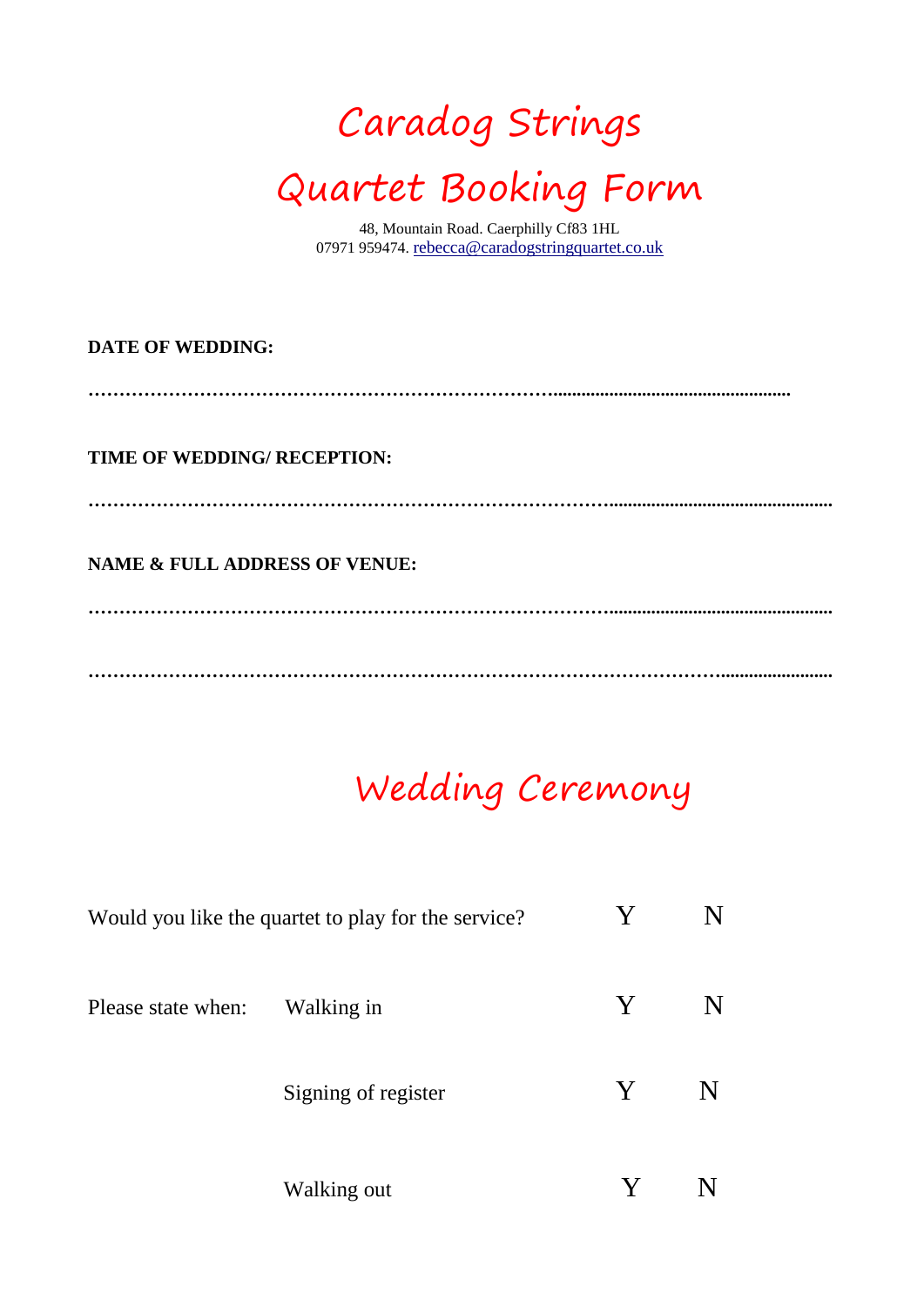#### Drinks Reception

Would you like the quartet to play for the drinks reception?  $Y \tN$ 

If yes, please state the times you would like us to start and finish?

….......................................................................................................

## Wedding Breakfast

| Would you like the quartet to play for the wedding breakfast?                                                                    |  |
|----------------------------------------------------------------------------------------------------------------------------------|--|
| If Yes, please state whether the speeches will be at the at the<br>beginning of the meal or at the end?                          |  |
|                                                                                                                                  |  |
| If you have any requests that you would like to be played during<br>the service or receptions, then please write them down here. |  |
|                                                                                                                                  |  |
|                                                                                                                                  |  |
|                                                                                                                                  |  |
|                                                                                                                                  |  |